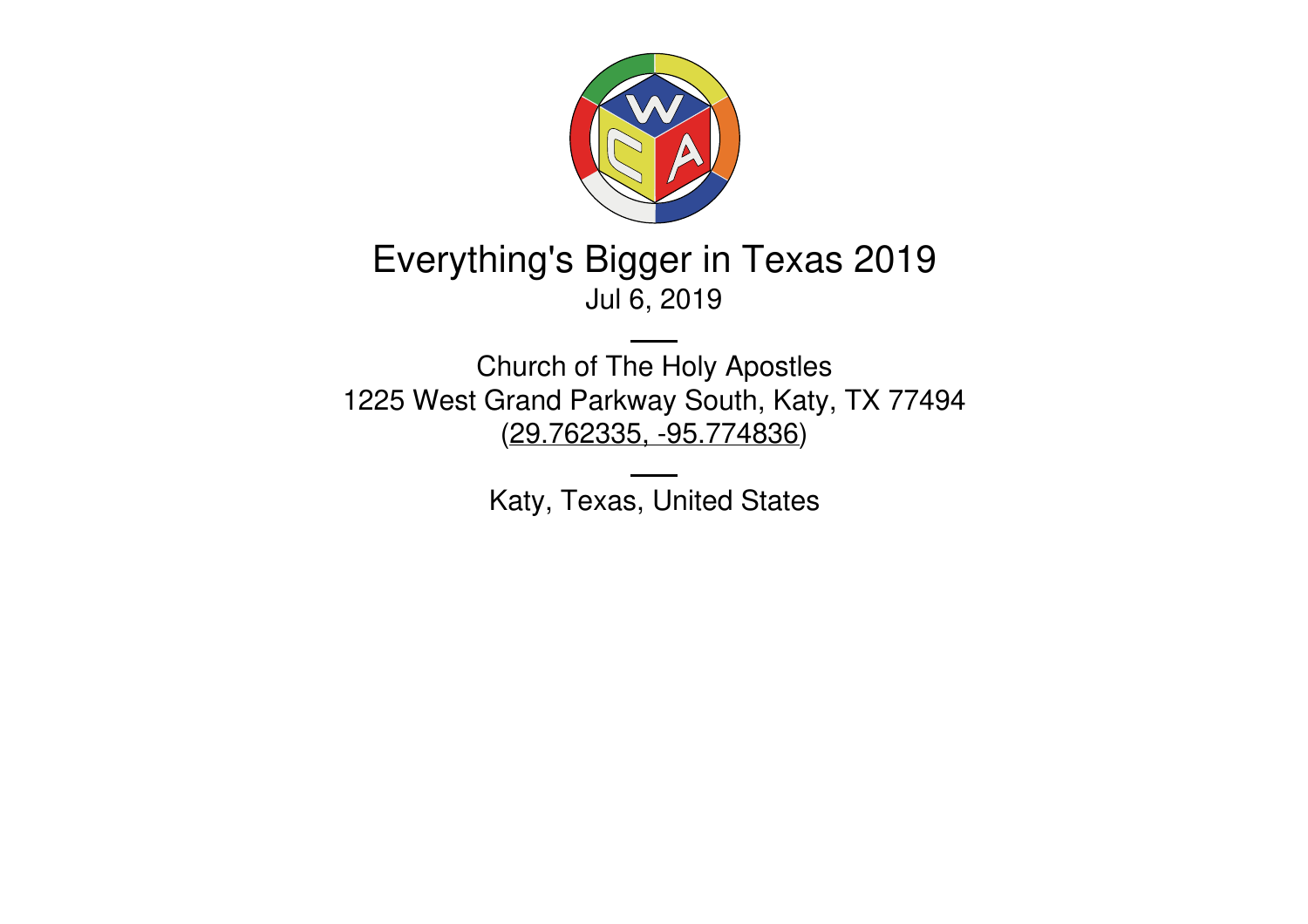## **Events**

| Event | Round        | Format                       | <b>Time limit</b>                                                           | <b>Proceed</b> |
|-------|--------------|------------------------------|-----------------------------------------------------------------------------|----------------|
| ₩     | First round  | Bo2 / Ao5<br>Cutoff: 1:30.00 | 4:00.00                                                                     | Top 12         |
|       | Final        | Ao <sub>5</sub>              | 4:00.00                                                                     |                |
|       | First round  | Bo2 / Ao5<br>Cutoff: 3:00.00 | 6:00.00                                                                     | Top 75%        |
| W     | Second round | Ao <sub>5</sub>              | 6:00.00                                                                     | Top 8          |
|       | Final        | Ao <sub>5</sub>              | 6:00.00                                                                     |                |
|       | First round  | Mo <sub>3</sub>              | 8:00.00                                                                     | Top 75%        |
| W     | Second round | Mo <sub>3</sub>              | 8:00.00                                                                     | Top 6          |
|       | Final        | Mo <sub>3</sub>              | 8:00.00                                                                     |                |
|       | First round  | Mo <sub>3</sub>              | 10:00.00                                                                    | Top 75%        |
| W     | Second round | Mo <sub>3</sub>              | 10:00.00                                                                    | Top 6          |
|       | Final        | Mo <sub>3</sub>              | 10:00.00                                                                    |                |
|       | Final        | Bo <sub>3</sub>              | 1:15:00.00 total for 4x4x4 Blindfolded Final and 5x5x5 Blindfolded<br>Final |                |
|       | Final        | Bo <sub>3</sub>              | 1:15:00.00 total for 4x4x4 Blindfolded Final and 5x5x5 Blindfolded<br>Final |                |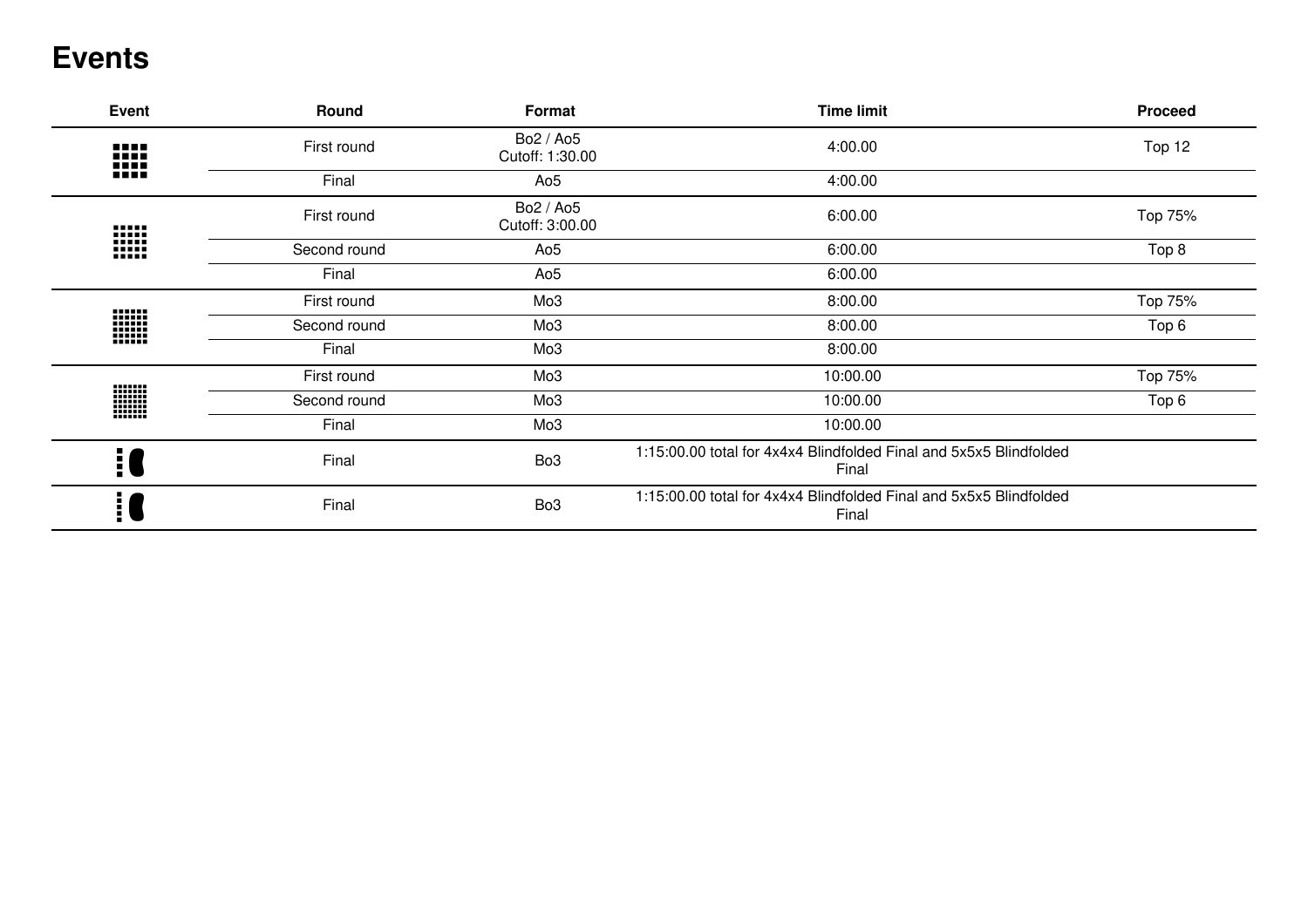# **Schedule for Saturday (July 06, 2019)**

| <b>Start</b> | End      | <b>Activity</b>                                                       | Format                       | <b>Time limit</b>                                                           | <b>Proceed</b>   |
|--------------|----------|-----------------------------------------------------------------------|------------------------------|-----------------------------------------------------------------------------|------------------|
| 08:00 AM     | 08:30 AM | Setup/Tutorial for new competitors                                    |                              |                                                                             |                  |
| 08:30 AM     | 09:30 AM | <b>.</b><br><br>4x4x4 Cube First round<br><b>FREE</b><br>             | Bo2 / Ao5<br>Cutoff: 1:30.00 | 4:00.00                                                                     | Top 12           |
| 09:30 AM     | 10:30 AM | W<br>6x6x6 Cube First round                                           | Mo <sub>3</sub>              | 8:00.00                                                                     | Top 75%          |
| 10:30 AM     | 11:30 AM | W<br>7x7x7 Cube First round                                           | Mo <sub>3</sub>              | 10:00.00                                                                    | Top 75%          |
| 11:30 AM     | 12:15 PM | Lunch                                                                 |                              |                                                                             |                  |
| 12:15 PM     | 01:45 PM | $\mathbf{C}$<br>4x4x4 Blindfolded Final                               | Bo <sub>3</sub>              | 1:15:00.00 total for 4x4x4 Blindfolded<br>Final and 5x5x5 Blindfolded Final |                  |
| 12:15 PM     | 01:45 PM | <u>i C</u><br>5x5x5 Blindfolded Final                                 | Bo <sub>3</sub>              | 1:15:00.00 total for 4x4x4 Blindfolded<br>Final and 5x5x5 Blindfolded Final |                  |
| 01:45 PM     | 02:45 PM | W<br>5x5x5 Cube First round<br>m                                      | Bo2 / Ao5<br>Cutoff: 3:00.00 | 6:00.00                                                                     | Top 75%          |
| 02:45 PM     | 03:30 PM | W<br>6x6x6 Cube Second round                                          | Mo <sub>3</sub>              | 8:00.00                                                                     | Top <sub>6</sub> |
| 03:30 PM     | 04:15 PM | W<br><b>7x7x7 Cube Second round</b>                                   | Mo <sub>3</sub>              | 10:00.00                                                                    | Top 6            |
| 04:15 PM     | 04:45 PM | ----<br><b>BEER</b><br>4x4x4 Cube Final<br><b>BREE</b><br><b>BREE</b> | Ao <sub>5</sub>              | 4:00.00                                                                     |                  |
| 04:45 PM     | 05:30 PM | W<br>5x5x5 Cube Second round                                          | Ao <sub>5</sub>              | 6:00.00                                                                     | Top 8            |
| 05:30 PM     | 06:00 PM | W<br>6x6x6 Cube Final                                                 | Mo <sub>3</sub>              | 8:00.00                                                                     |                  |
| 06:00 PM     | 06:30 PM | W<br><b>7x7x7 Cube Final</b>                                          | Mo <sub>3</sub>              | 10:00.00                                                                    |                  |
| 06:30 PM     | 07:00 PM | W<br>5x5x5 Cube Final<br>                                             | Ao <sub>5</sub>              | 6:00.00                                                                     |                  |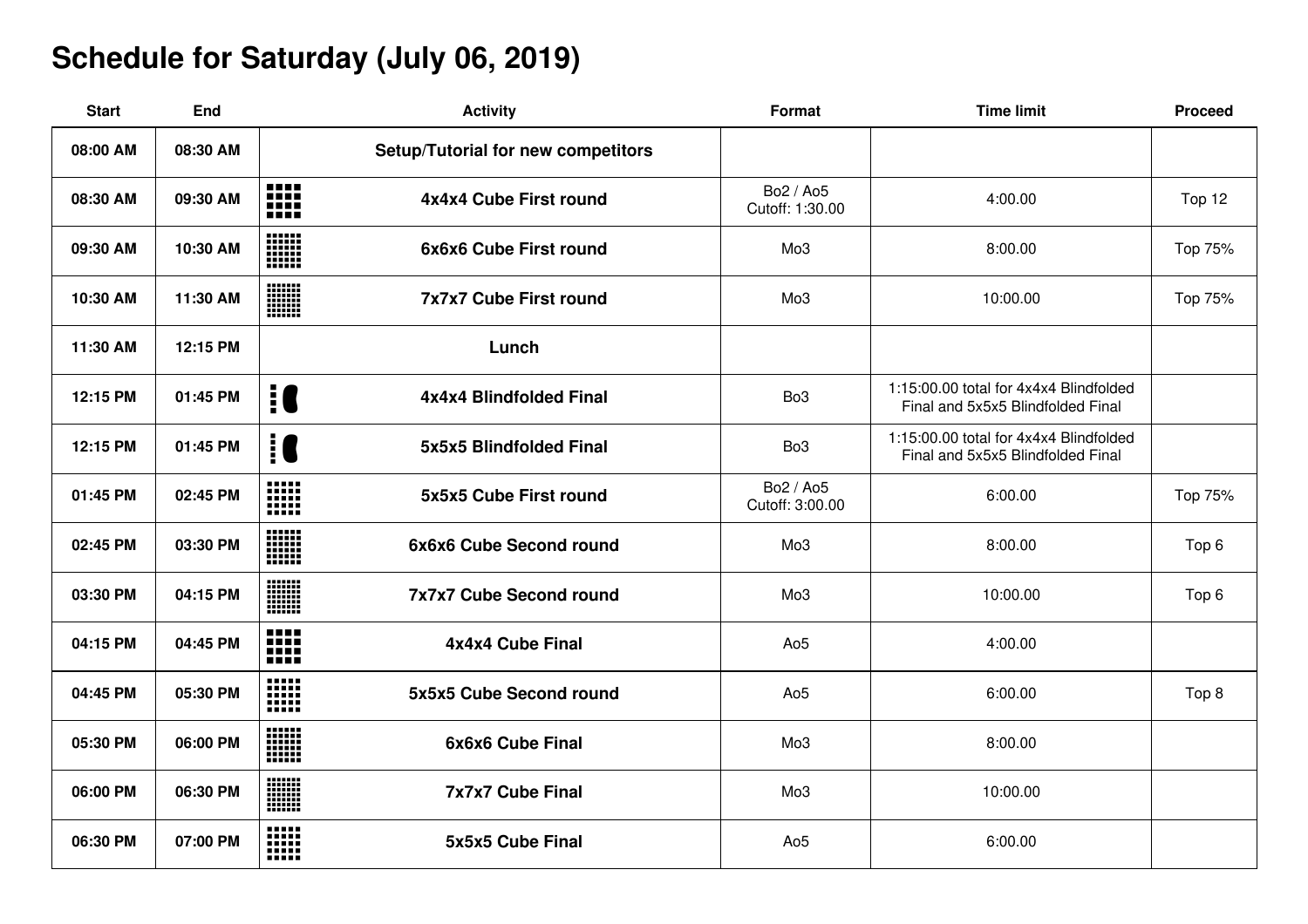| Start    | End      | <b>Activity</b> | Format | <b>Time limit</b> | Proceed |
|----------|----------|-----------------|--------|-------------------|---------|
| 07:00 PM | 07:15 PM | Awards          |        |                   |         |